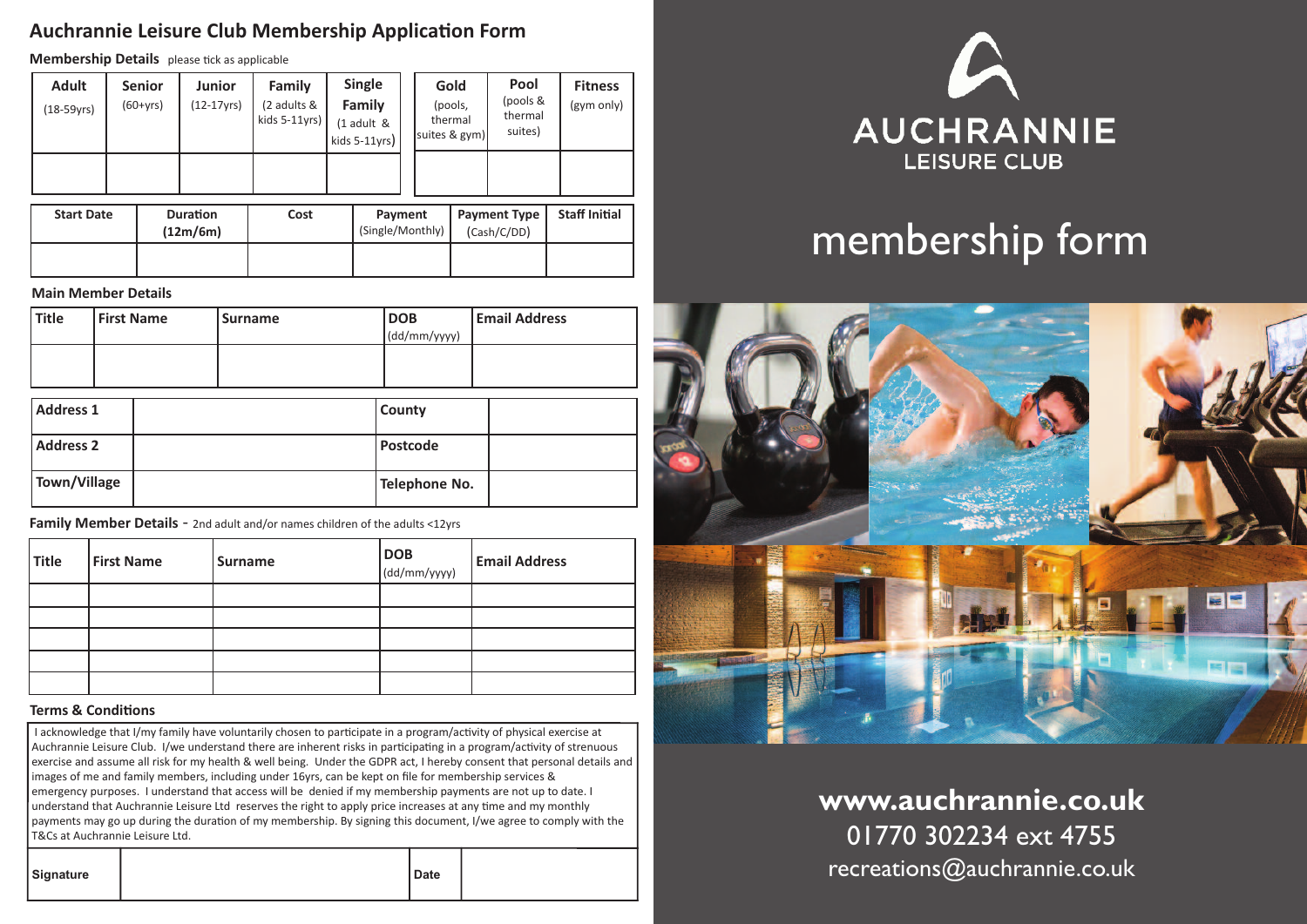#### **MEMBERSHIP BENEFITS**

Reduced costs for fitness classes & lessons Free gym induction (call to book)

**10% off** in restaurants on meals over £5 p.p Sunday - Thursday

**10% off** Aspa treatments Monday - Thursday, subject to availability

- **10% off** clothing & giftware at Spa Resort Shop on purchases over £5
- Free racket hire in the games hall

Adults may sign in non members to the hotel/spa facilities during member times (charges apply)

The **House Hotel** leisure facilities are open to resort residents and members exclusively.

They include a **20m x 9m** indoor pool which ranges from **0.9m to 1.5m** in depth and incorporates a turbo spa as well as a shallower children's pool.

The thermal suite comes complete with sauna, steam room, thermal loungers & experience shower.

The facilities are open from **8am to 9pm** daily. **8pm to 9pm ADULTS ONLY.**

Some classes & lessons also use the pool where shallower/deeper water is required for specific activity purposes or as deemed necessary. Times when this applies will be advertise. Access/space is restricted during these times, with some areas reserved for these activities.



#### **MEMBERSHIPTERMS & CONDITIONS**

Please follow current H&S guidelines as explained around the Leisure Clubs.

Memberships are non-transferable.

The coaching/training of other users, using Auchrannie equipment is strictly prohibited.

Junior members must have a fitness suite induction prior to using the gym.

Family membership must be adults & children of the same family who co habit.

Direct Debit payments are taken on the 13th day of each month. You will always be informed of any change to your monthly payments at least 5 working days prior to collection.

Should any payments be missed, these will be reclaimed the following month or you can pay us directly. Access to our facilities will be suspended until your account is up to date.

All activities & classes are undertaken at the participants own risk.

A few school groups and classes will use the leisure club where shallower/deeper water is required for teaching. Some areas of the pool will be reserved for the lessons.

Children under 12 must be accompanied by an adult whilst using facilities.

Children under 14 cannot use the fitness suite.

Children under 16 cannot use the thermal suites.

Any member who misuses the facilities or who acts in a way which constitutes a safety hazard or interferes with the enjoyment of other members may have their membership terminated. Auchrannie Lesiure Ltd reserves the right to apply price changes at any time without notice.

The **Spa Resort** leisure facilities are open to residents & members as well as general public.

They include a **20m x 8.5m** swimming pool which is **1.2m** in depth throughout as well as a children's pool incorporating water features.

The thermal suite includes a sanarium, steam room & footbaths.

The pool side juice bar sells juice, snacks & swim accessories.

The fitness suite has a wide range of aerobic & resistance equipment, with classes featuring regularly (charges apply). Restrictions are in place during classes.

See notice board for current classes on offer.

The large indoor sports hall is capable of accommodating all types of games (charges apply).

The pool, gym & games hall is open daily to members & residents from **7am to 9pm** with non - members being able to use facilities **10am to 4pm (last entry 3pm)** & **6pm to 8pm (last entry 7pm)** daily.